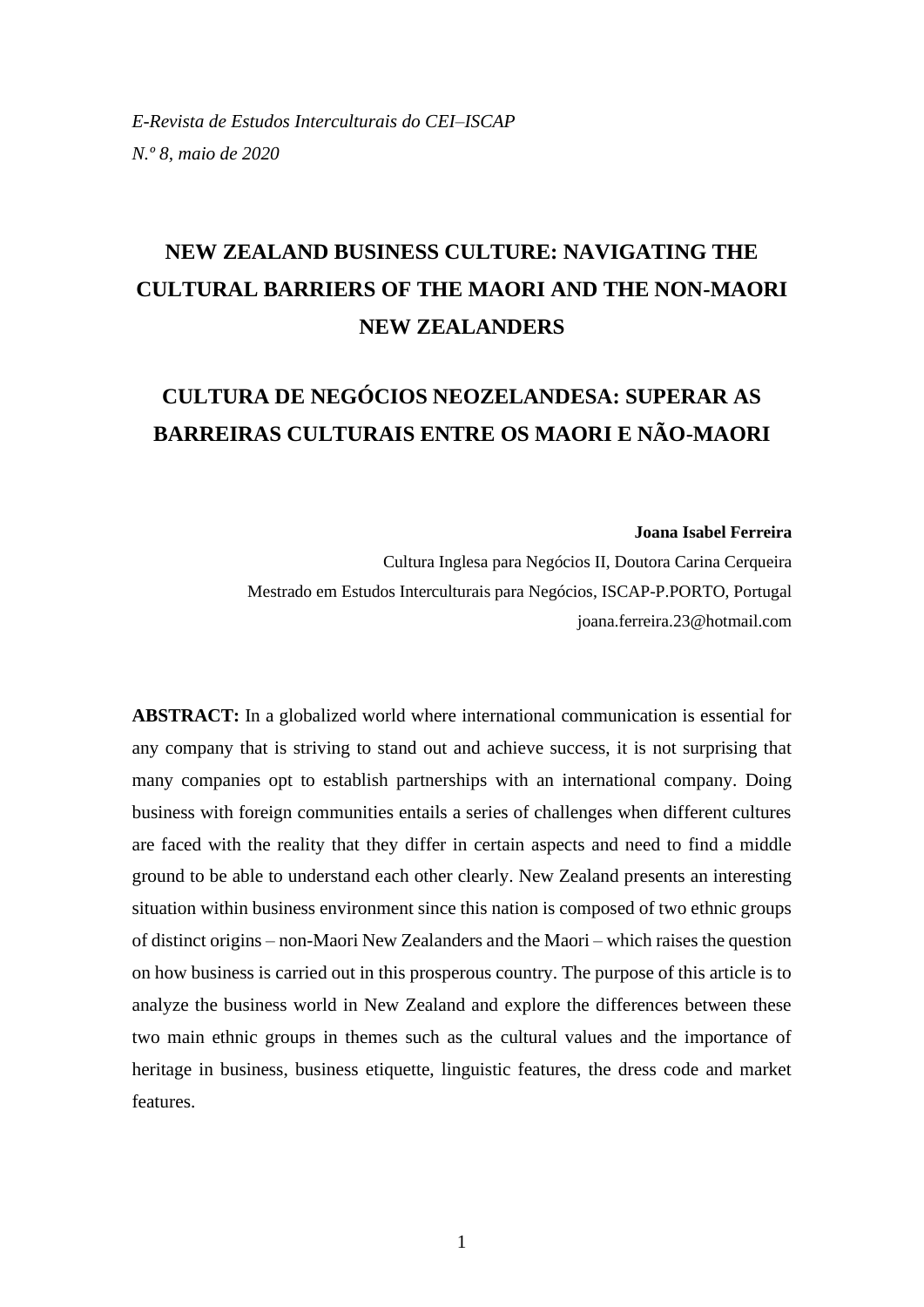**KEY WORDS***: international communication, culture, challenges, New Zealand, New Zealanders, Maori*

**RESUMO:** Em um mundo globalizado em que a comunicação internacional é fundamental para uma empresa que pretende se destacar e alcançar sucesso, não é de surpreender que várias empresas optem por criar parcerias com uma empresa estrangeira. Fazer negócio com comunidades estrangeiras implica ultrapassar uma série de desafios quando culturas distintas se confrontam com a realidade de que elas diferem em certos aspetos e que precisam de encontrar um meio termo para se entenderem com claridade. A Nova Zelândia é palco de uma situação interessante no meio empresarial, uma vez que é o lar de dois grandes grupos étnicos com origens bastante diferentes - os Neozelandeses não-Maori e os Maori, - que levanta a questão sobre como os negócios são realizados neste país próspero. O objetivo deste artigo é analisar o mundo dos negócios na Nova Zelândia e explorar as diferenças entre esses dois principais grupos étnicos em aspetos como os valores culturais e a importância da herança cultural nos negócios, a etiqueta, as características linguísticas, o *dress code* e características do mercado.

**PALAVRAS-CHAVE**: *comunicação internacional, cultura, desafios, Nova Zelândia, Neozelandeses, Maori*

## **Introduction**

There are currently plenty of nations that stand out in the business world for a myriad of reasons that go from social stability to international relations. New Zealand has over the last years risen to become one of the most prosperous nations in the world and a dream destination for people of different backgrounds. As a remote island with a considerably small population of just 4,7 million people as of 2019 and a steady birth rate, this country offers a great level of national security. Yet, there are other factors that place New Zealand as a world leader.

In 2018, New Zealand ranked 2<sup>nd</sup> place behind Iceland in the Global Peace Index. Two years before, New Zealand ranked  $3<sup>rd</sup>$  in terms of stability in the Fund for Peace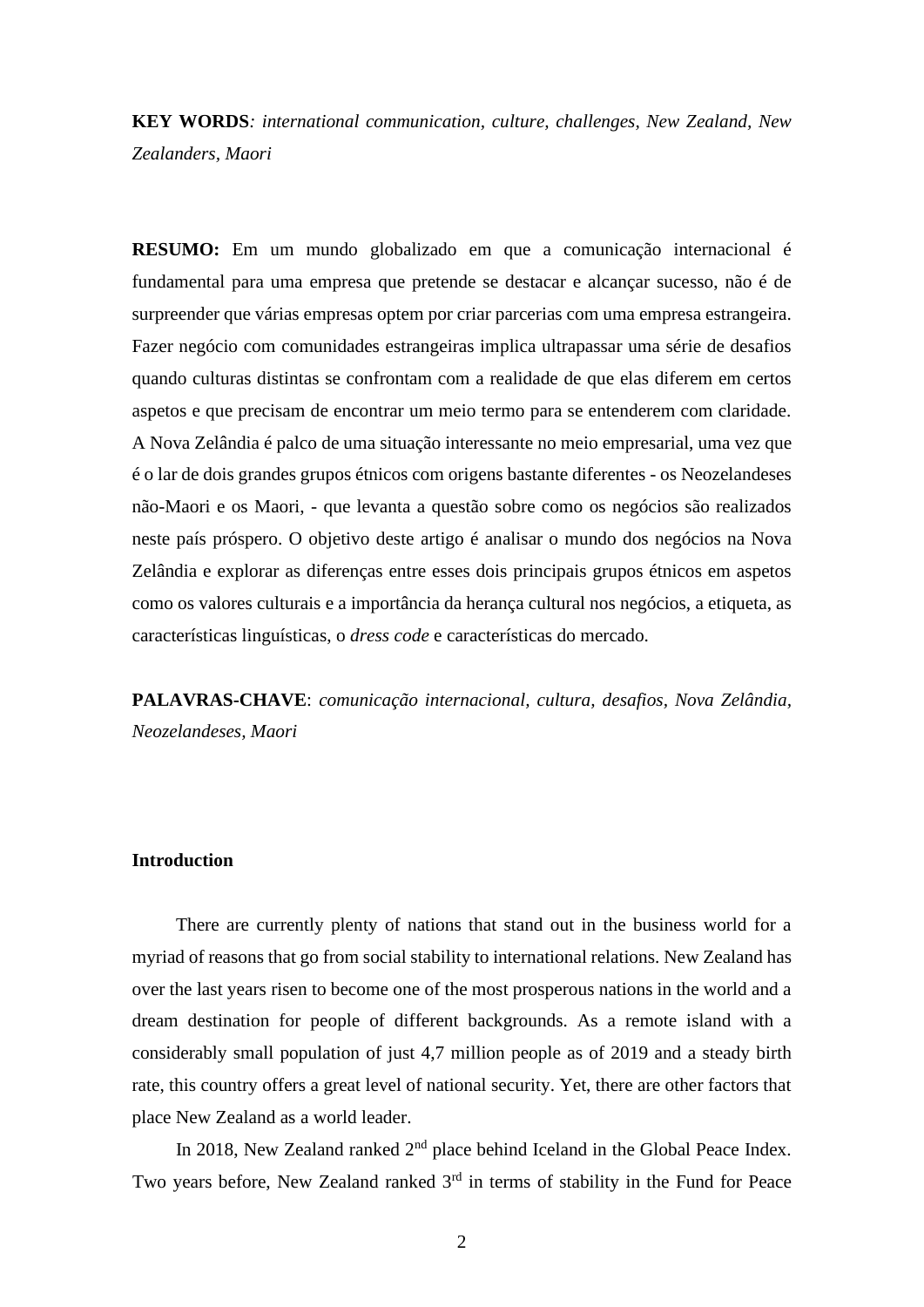2016 Fragile States Index ("Stability & security", n.d.). New Zealand's democracy was pointed out as one of the fairest with a high level of participation from the population in political decisions: approximately 85% of the eligible New Zealanders (those of 18 years of age or over) voted in the 2014 General Election. At the time, 29% of the population measured their trust in the parliament as low, and 37% felt the population did not have enough power when it comes to decision-making (''Voting and political participation'', 2018). Similarly, the Maori were even less likely to trust their government (44%). Even though these results do not seem optimistic, they indicate that New Zealanders have more trust towards the government than the Maori population. Overall, it seems clear that the New Zealanders are generally happy not only with their personal lives but their working life as well.

#### **1. New Zealand economy and the business world**

Economically, New Zealand has proved to be rather strong and remained considerably resistant throughout the decade long Great Recession in comparison to other developed western nations that were hit harder by the final crisis and the resulting austerity. Its stable economy with a GDP of around 205,9 billions USD coupled with the support from the government, allows and encourages many businesses, investors and entrepreneurs to settle there and contribute to the development of the country. According to the Corruption Perceptions Index of 2018, New Zealand ranked 2nd place with a score of 87 out of 100. Anti-corruption laws are enforced, and penalties can go from an NZD (New Zealand Dollar) 2,000 fine to a 14-year prison sentence (''New Zealand Corruption Report'', 2016).

## **1.1. Kiwi business environment**

The business environment in New Zealand is built in a way that strives for the best and the most honest outcomes. Besides, New Zealand is known for its infrastructures and a model for environmental sustainability, stressing the importance of the Maori people in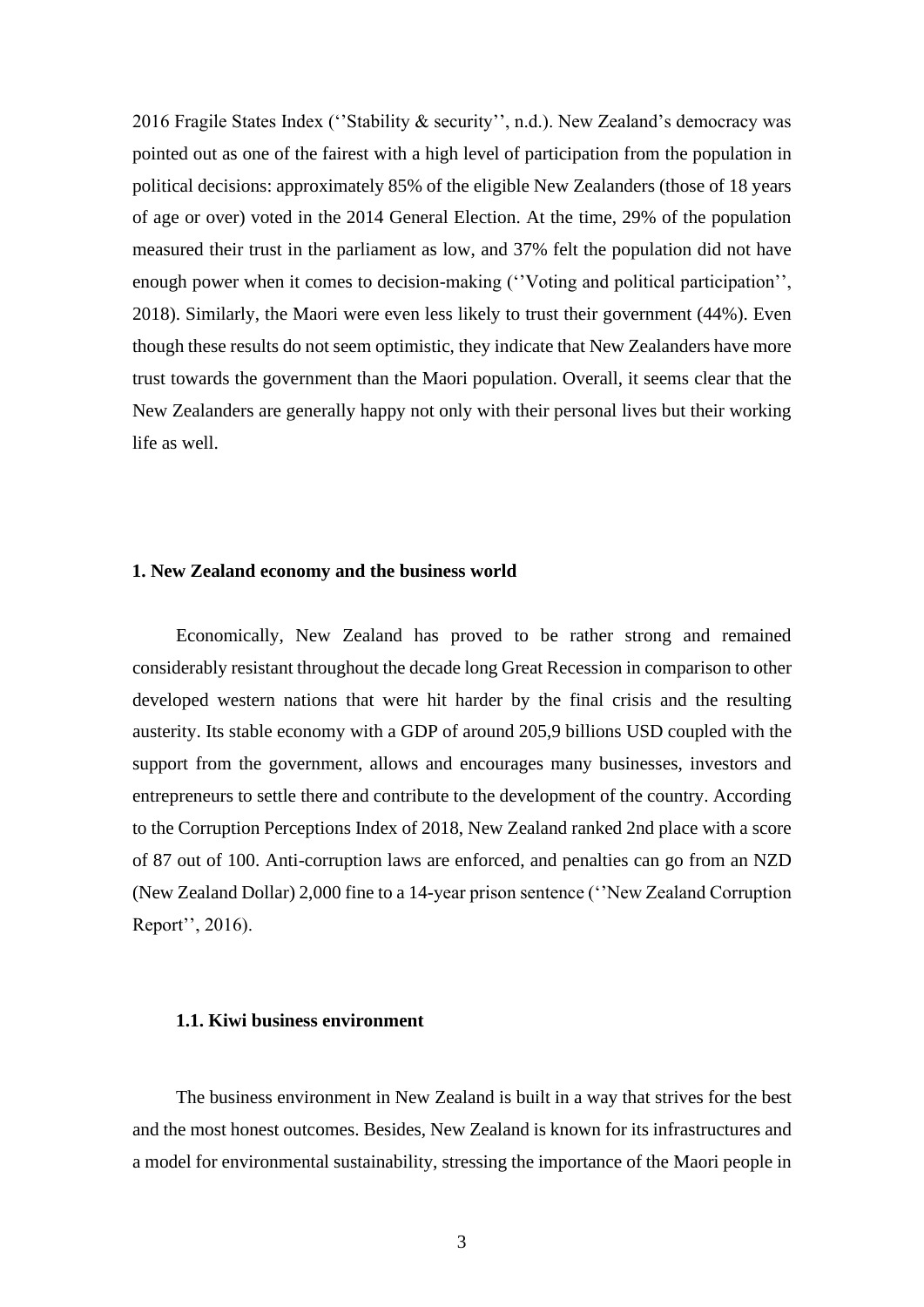that regard and their knowledge on natural processes and biodiversity. Considering how remote the country is, the scarcity of economic barriers in New Zealand and its openness to world trade not only benefits the country by creating opportunities but also attracts plenty of foreign investors and immigrants. It is said that skilled immigrants are more drawn to New Zealand than other nations and the reason is placed on the ''great *Kiwi* lifestyle'' that the country offers to any person who lives or moves there (Southwick, 2017).

In terms of gender equality in the workplace, even though women's presence in the workforce is huge, New Zealand still needs to improve as ''there is a very small percentage of women in the highest positions in the police force and only small numbers of recruits to the police force at ground level are female''. Besides this, ''less than 10% of the seats on the boards of publicly listed companies are filled by women. ('' New Zealand - Business and Workplace Culture'', n.d.).

The *Kiwi* business environment is one result of the upbringing of New Zealanders. It is not unusual for *Kiwis* to live and study in New Zealand all their lives and then travelling abroad for a short period of time, usually a gap-year. *Kiwis* are considered educated, competitive and down-to-earth and living abroad for a while is an effective way to gain experience and improve in terms of personality. As they gain insight and experience outside New Zealand, they ''absorb'' it into their cultural values and behavior as New Zealanders which is then reflected in how they deal with decisions, clients and business partners throughout their working life. Family upbringing shapes the typical *Kiwi* as the values they are taught ''bring traits such as empathy, discipline and responsibility'' which are soft skills they later emulate as they step into the job market and ''are commonly found across the spectrum of executive talent penetrating the startup and large corporate environment'' (Bray, 2016). Corporations in New Zealand will not succeed much if dialogue is not promoted from the beginning and its employees work isolated. To avoid this, employees are always encouraged to cooperate with each other and discuss among themselves the best solutions to any problem that might arise and reach an agreement instead of appointing a single person - who would normally be the manager - that will take the responsibility of fixing it.

The success of the New Zealanders and New Zealand as a nation lays heavily on its own culture that promotes dialogue, progress and inclusivity, and *Kiwis* are continuously learning about the best ways to manage a business. They are expected to look at the world and act in it rationally and as succinctly as possible and there a few characteristics that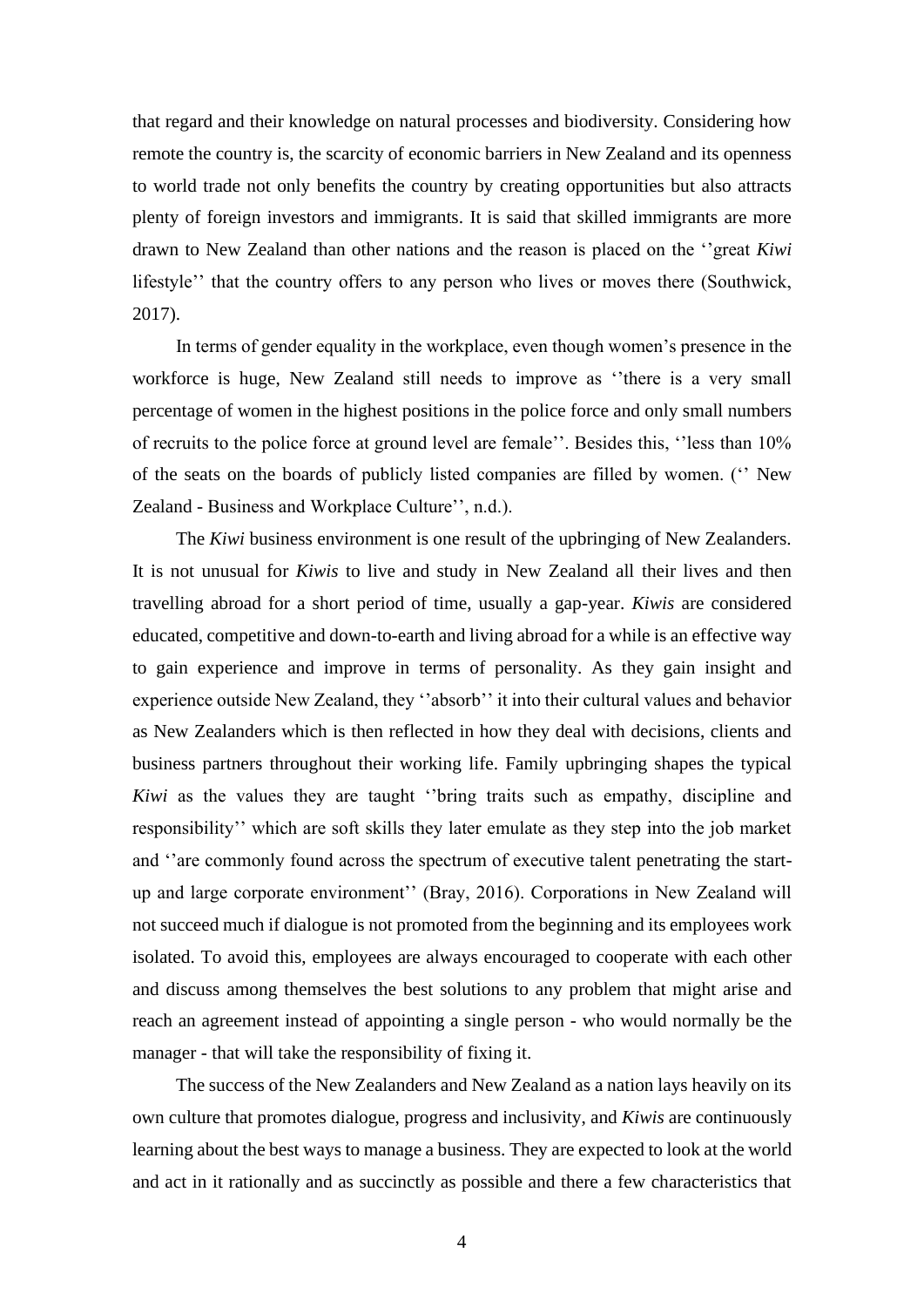are thought to ''build'' the successful *Kiwi* businessperson. When opening a business, a *Kiwi* must be aware of their number one competitors and how they can stand out from them. On the other side, the competitor must be equally aware of the new competitor and both will find ways to push each other. On top of that, New Zealand is surprisingly less bureaucratic than other nations which makes it more efficient to open a business, whether the entrepreneur is a New Zealander or a foreigner looking forward to operating there.

#### **2. The impact of Maori business**

The world tends to describe New Zealand as a typical Western nation due to the British and European influence in its culture, the large percentage of non-Maori population of European descent, the political model and its proximity to Australia. Despite this, non-Maori New Zealanders are not the only contributors to the economic growth of this country nor the only working ethnicity, as they do not make up the whole population but approximately 74% of it. In contrary to a few stereotypes that place the Maori as indigenous ''lazy'' people who are unable to adapt to the current fast-pacing technological world, the Maori have a large impact and participation in the economy and way of life in New Zealand. What's more, there are a few factors that distinguish the Maori way of doing business from the non-Maori New Zealanders' and those differences lay precisely on how both groups view the world.

As already stated, New Zealand is well known for its outlook on sustainability and guardianship of the environment, which is influenced and reinforced by the presence of Maori indigenous people. The Maori do not live isolated from the rest of the New Zealand's population. They have a place in the work force as well and there are some Maori individuals have successfully become CEO's. In 2018, an article revealed that Maori businesses accounted for ''an economic asset base of more than NZ\$ 42.6 billion'' and that small and medium-sized companies are what makes up the largest part of Maori economy (Mika, 2018). Moreover, the Maori economy ''contributes more than \$12 billion to New Zealand's annual GDP'' (Wixon, 2017).

Estimates reveal that the Maori economy has been growing steadily since 2013 with no obstacle in sight. As of now they ''make up 13 per cent of the current New Zealand labor force. But Stats NZ estimates the Māori labor force will double to make up onefifth of New Zealand's working age population by 2038'' (''The Maori economy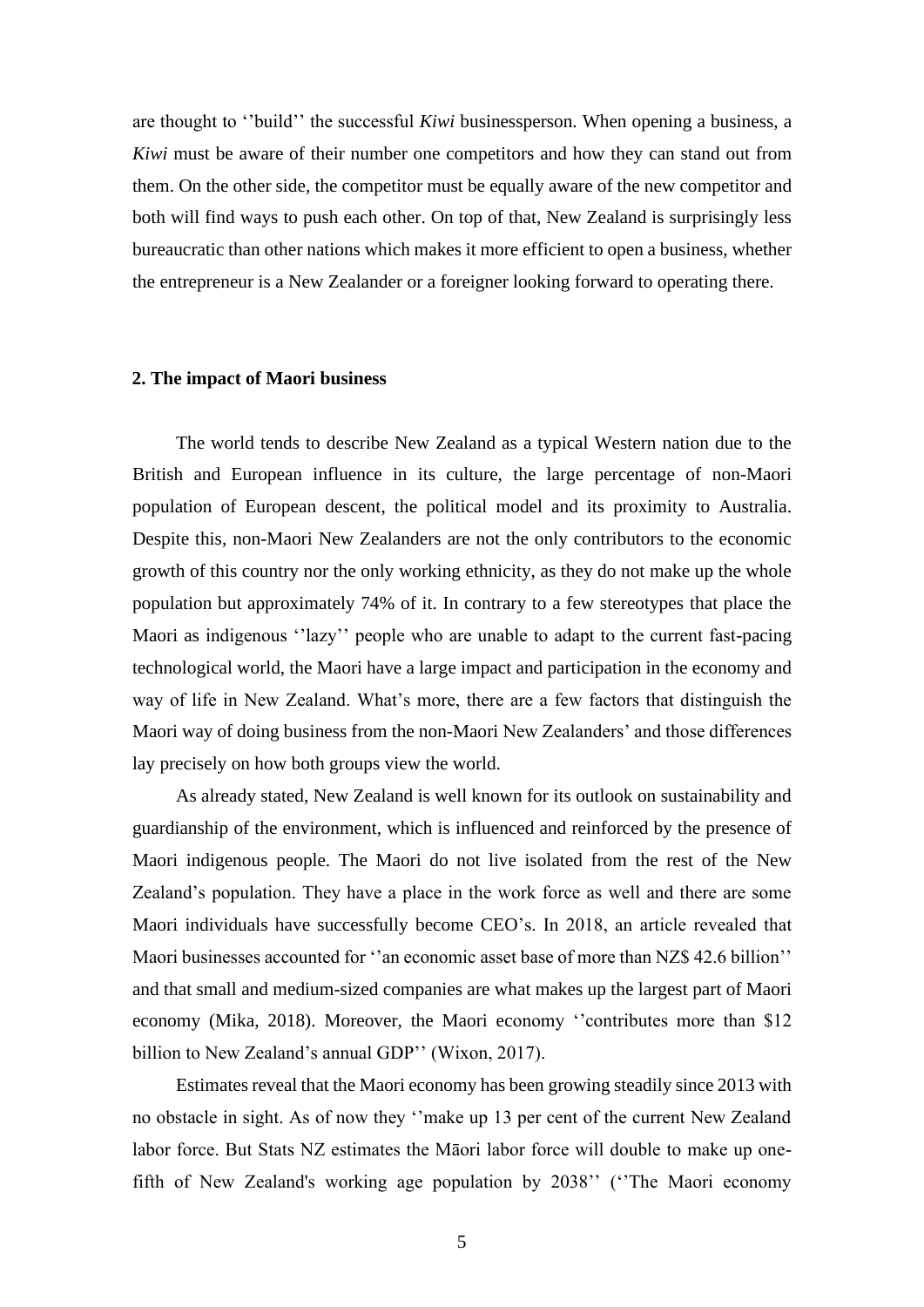continues to grow'', n.d.). The vast majority of Maori businesses are dedicated to professional activities carried out outdoors and away from the urban areas. They are comprised of industries such as farming, fishing, tourism, forestry, horticulture, agriculture, etc. (''Hei Whakamārama i ngā Āhuatanga o te Tūrua Pō'', 2006). Those who live in urban areas tend to focus on businesses still linked to their identity such as ethnic restaurants.

#### **3. Maori: the importance of identity, heritage and values in business**

One issue that the Maori people face to this day is the dilemma between giving up their way of living or sticking to their cultural mindset but having less chances to achieve success in a place that does not fully recognize their way of doing things. The reality of doing business in a developed country such as New Zealand does not follow one straight line. In a region where two major ethnic groups coexist, a fact remains that doing business and adapting to someone else's fast-pacing world might be difficult for some individuals who are more nature-oriented and find it harder to disconnect from that environment, and this is the reality of plenty of Maori people in New Zealand. However, the Maori are just as capable as the non-Maori New Zealanders in all directions of life even if their way of living is done differently.

#### **3.1. The principles of Maori Business**

In context of business life, the Maori are always striving for the best they can achieve. Managing a business is managing life and nature so they combine the benefits of the economy with their own world view. Maori values mainly consist of relationships (*whanaungatanga*), leadership (rangatiratanga and mana), hospitality (*kaitiakitanga* and *manaakitangi*), honor (*utu*) and spirituality (*wairua*) (''Investigating Key Māori Business Characteristics for Future Measures: Thinking Paper'', p.17-19, n.d.). There is a fundamental concept in Maori culture named *Tikanga*. *Tikanga* is what Maori live by and it refers to a set of guidelines that define the behaviors in the community and is associated with the history and world view of the Maori ('Tikanga Maori'', n.d.). Tikanga is just as important in the business world as it is in the household: it only defines which cultural and moral values the Maori must uphold when carrying out business activities, but it does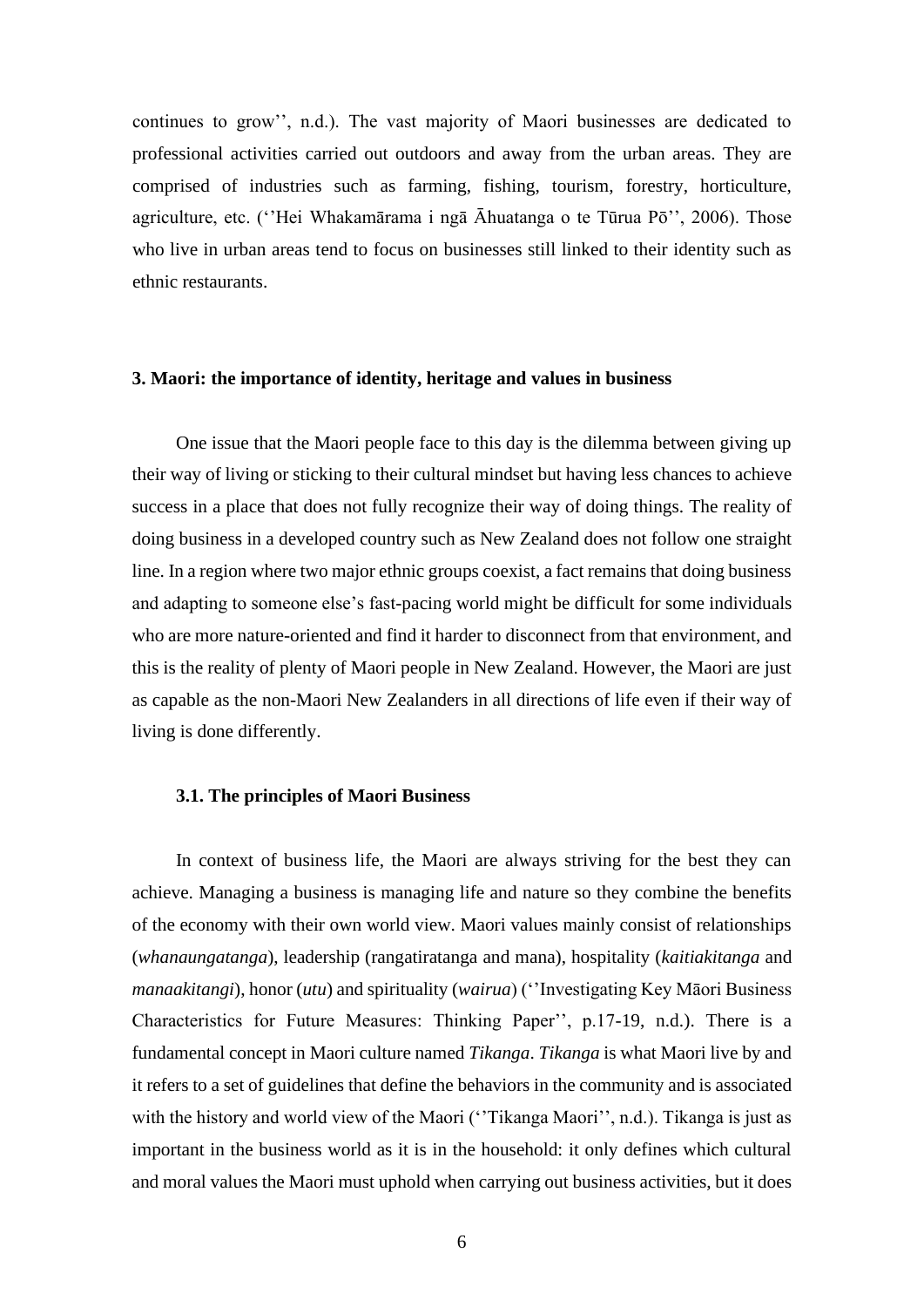not provide guidelines in terms of economics since making profit, although still important nonetheless, is not the actual end goal for the Maori in this respect. Owning a business is not only vital for economic gain and development. From the Maori view, a business sets the foundation for the success of the future generations and the preservation of their lifestyle.

Doing business with the Maori entails approaching the world from a different perspective than the one held by the non-Maori New Zealanders. Even though non-Maori New Zealanders recognize the seriousness of biodiversity and environmental sustainability, these concepts are paramount for the Maori whose livelihood and lifestyle are linked to the natural environment. Therefore, decisions such as where their business will be located is an essential component of their business plan: they call it *Papatuanuku* and *Taonga* which means "land and soil" and "culture", respectively. A business must have a purpose which develops the environment and "serves the Earth" without causing any harm (''How to do Business with New Zealand's Māori Culture'', 2018). Abiding by sustainable values is the gateway to getting through to the Maori when doing business with them. Due to this, many Maori will choose to operate in Maori land and away from the major cities, so that they can remain close to their tribe and relatives. Regardless of ethnicity, gender, age, etc., the Maori will appreciate a business partner that is considerate, environment-friendly and culturally sensitive.

#### **3.2. Bianca Ranson: the success and hardships in the business world**

Bianca Ranson is a well-known Maori businesswoman and entrepreneur who has been awarded several times for her achievements and contribution. Due to her achievements and successful business *Potiki* Adventures, Bianca was invited for a TED Talk in Waiheke to deliver a speech on how it is like to live and work according to Maori values (TEDx Talks, 2015).

Before her success, Bianca lived through hardships as a minority in New Zealand. She told the audience that throughout high school she was immersed in a Maori environment and Maori language. Upon finishing school, her wish to become an outdoors instructor led her to the far north of New Zealand to complete a year-long course focused on outdoors activities such as kayaking, gardening and scuba-diving. This was a journey that she willingly took as a way to learn how to engage with the natural environment from a Maori perspective. During this course, she witnessed certain aspects of the Maori way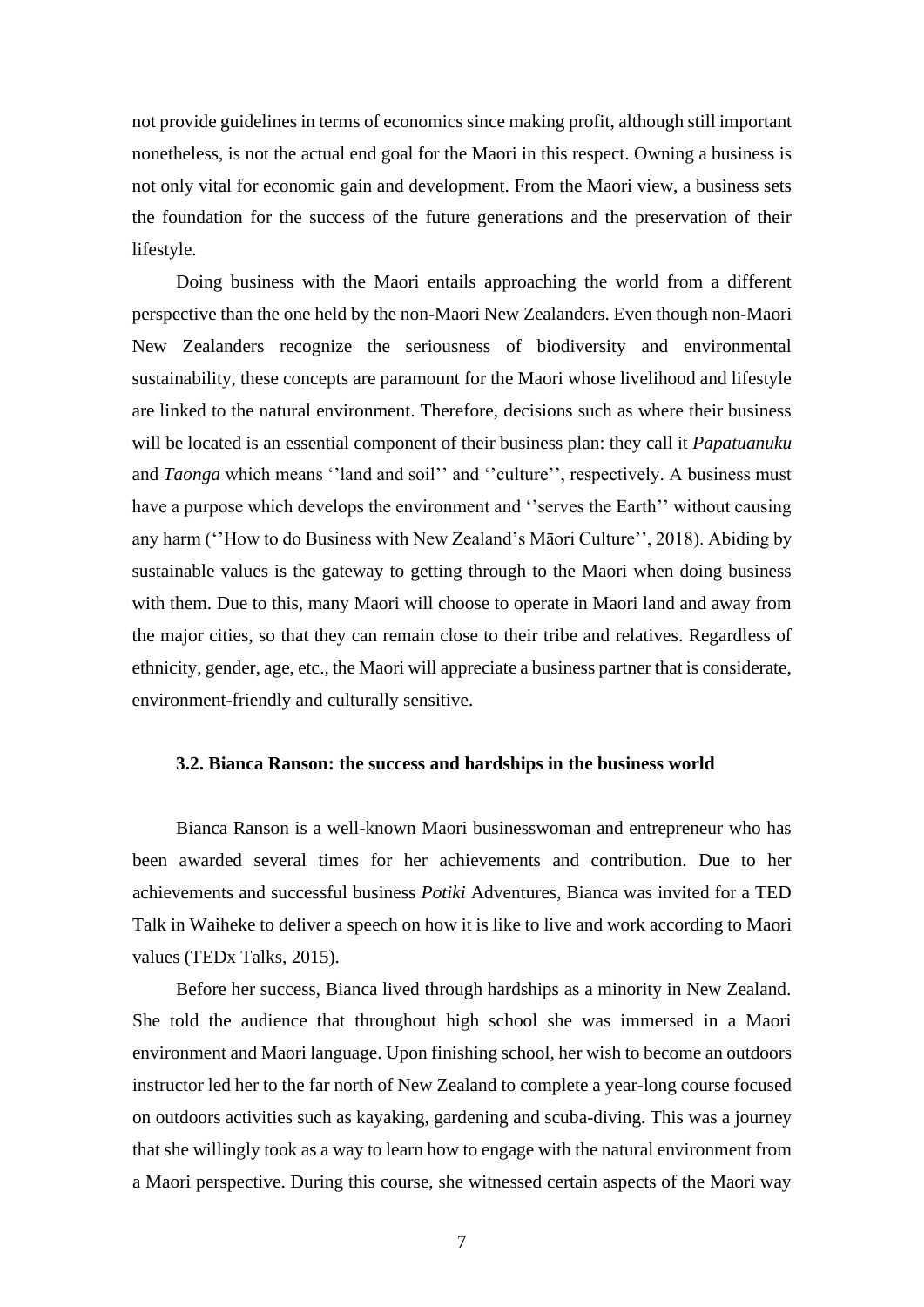of life that she found fascinating and ''absorbed'' into her way of doing things. At the end of her course, Bianca moved back to Auckland and enrolled in AUT - Auckland University of Technology - in order to get a diploma and more qualifications to work in the outdoor industry.

However, studying at Auckland University of Technology became an eye-opening and challenging experience to her and not for the best reasons, and this is an issue that a lot of Maori people experience both in the workplace and school. Bianca faced the challenge of studying in an environment that was the opposite of the one where she had been immersed for six years. Bianca was the only Maori student in the class which turned out to be difficult the moment she realized that Maori education was not the norm in New Zealand. A few cultural gaps between the Maori and the non-Maori New Zealanders became a serious obstacle for her that could jeopardize her academic life and she mentioned a specific example: within Maori culture, a woman is not supposed to go into the water during her menstrual cycle. If an exam required her to go into the water during that time, her most plausible decision would be to refuse and therefore fail the exam and the course altogether. As a minority, Bianca understood the struggle she would face as the only person of her ethnicity in class who did not share the same values as her peers. She had the choice of either becoming the ''difficult one'' whose education and exams would have to be adapted to her or, worst case scenario, she would be forced to leave, or putting aside a part of her identity in order to fit in, both in her class and later in the job market.

The ''clash'' between cultures in a context such as education and business might not be of particular relevance to the dominant group but for a minority it can be a problem when the individual feels like their identity is being erased. Even though the odds were not in her favor, Bianca refused to compromise her own culture and identity and her resolve opened the doors to her success. Upon finishing the course at AUT, Bianca decided that she would not be an outdoors instructor, so she started a new job at a Maori theatre company, not because it was what she truly wanted, but because she was driven by the fact Maori people worked there. However, a few months passed by and Bianca realized that she still wanted to work as an outdoors instructor with young Maori people. This was the moment Bianca's hardships took a turn and she launched herself towards a successful life. She opened her own business and was advised to try to start a tourism company, which she did at the age of 24. This company become known as *Potiki*  Adventures and it is thriving to this day.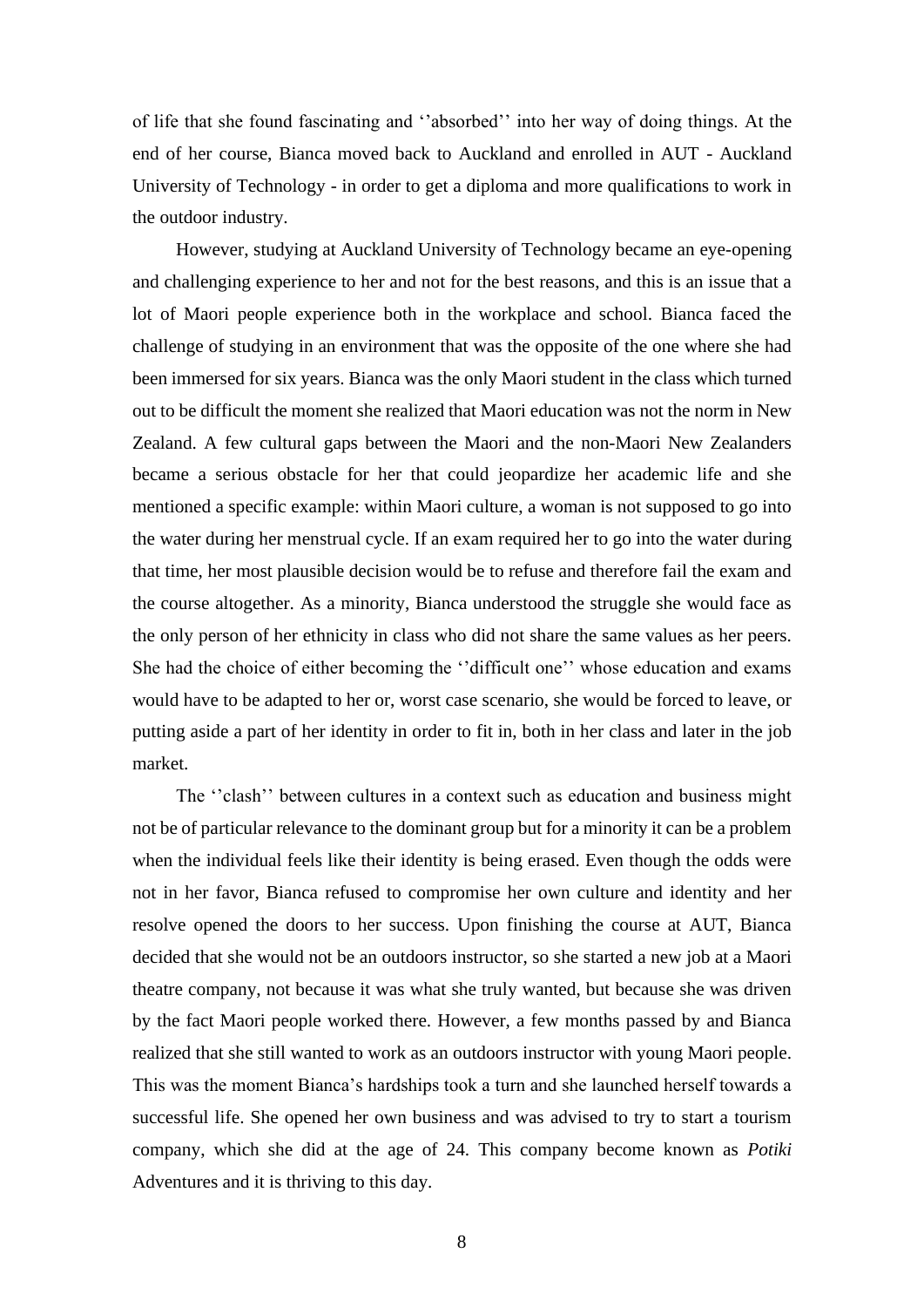It is worthwhile to note that Bianca's decision to focus her career on the outdoors and the Maori does not constitute a form of voluntary segregation. It is purely based on her own world view as a Maori person and how important her identity is for her without necessarily separating herself from the society she is inserted in. Besides, this company provided jobs for other young Maori who wished to stay close to their roots. For the Maori, cultural identity and the Maori teachings they are exposed to from the moment they are born are the elements that give them the ''ground'' for success that does not entail compromising who they are. With this business they still strive to communicate with others and show the world their way of living, hence the fact the company bridges the gap by setting its eyes on overseas visitors. One can infer that Bianca's experiences in both worlds has given her insight into different world views (Potiki Adventures, n.d.).

#### **4. New Zealand business etiquette**

Following business etiquette in New Zealand or in any other country is a courteous way to convey to the other person that one respects their values, way of life and wellbeing. When considering these differences, one is showing that they are willing to comply with their rules and way of doing things. All cultures have selected characteristics they value when they meet a potential business partner and those same characteristics may affect their final decision in negotiating with them.

#### *a) Behavior and Personality*

Culturally, New Zealanders are typically reserved in the sense that they do not immediately show to someone they do not know that well the other layers of their personality. However, as they develop deeper ties with people, they become gradually more relaxed, friendly and outgoing. *Kiwis* admire people who are compassionate, sincere, humble, focused and direct with a hint of humor and these are the types of people one usually encounters in a business context in New Zealand.

#### *b) Language*

Although there are three official languages in New Zealand - English, Maori, and New Zealand Sign Language (NZSL) – spoken English is the language used in business - unless specified otherwise - which is an advantage to foreign investors who speak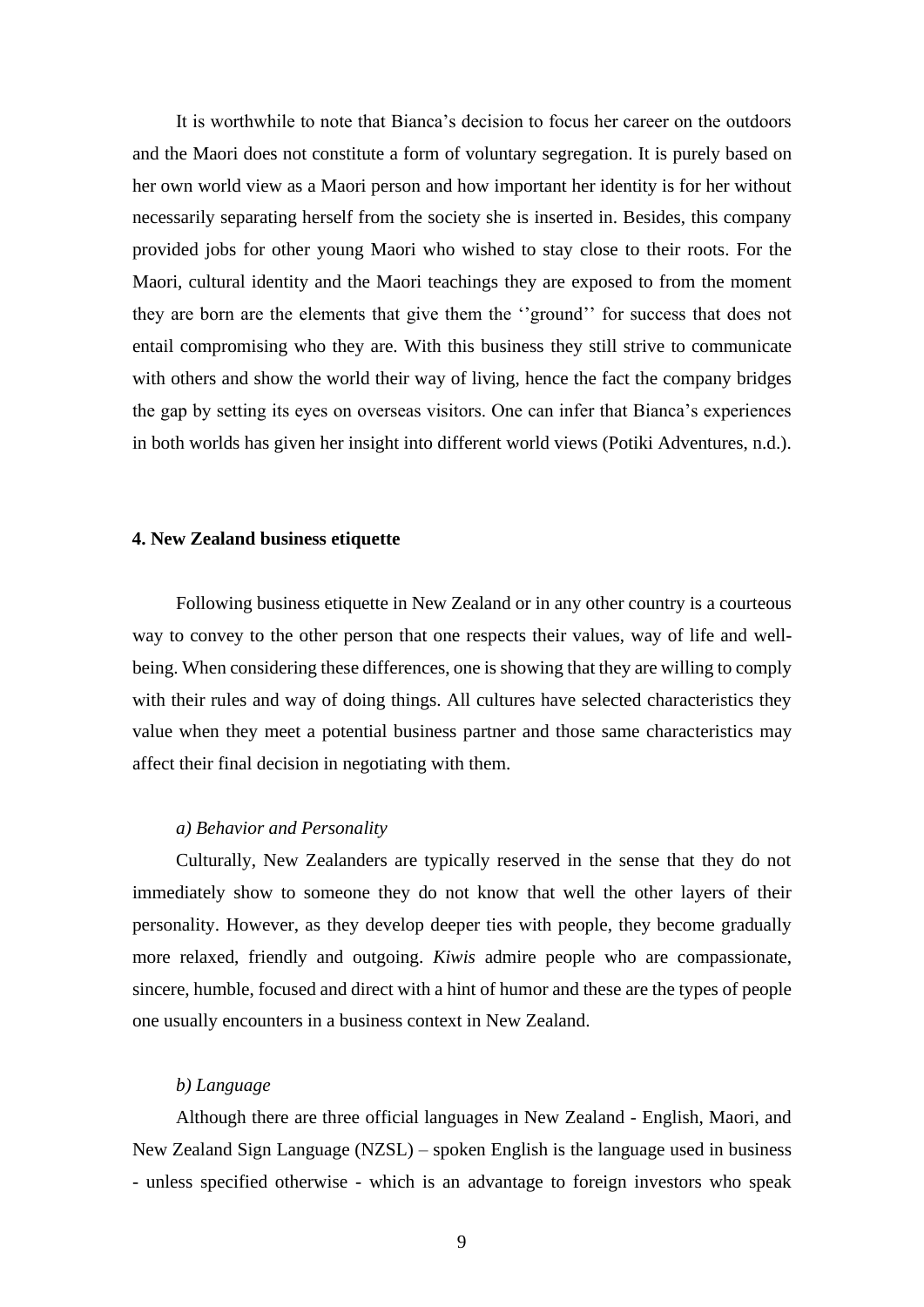English as a second language and do not have to go through the process of learning a new one ('' New Zealand - Culture, Etiquette and Customs, n.d.). The only exception to this will be in businesses owned by Maori people solely – especially family businesses although English will still be used regardless, considering a large number of clients are non-Maori New Zealanders.

#### *c) Communication Style and Greetings*

When meeting someone in a business context, New Zealanders shake hands while making eye contact. It is impolite to look somewhere else during the handshake. Maintaining eye contact conveys interest in engaging with the other person. The handshake is a common and acceptable greeting between people regardless of gender (Podnar, 2014). Calling a person by their first name is rude. Instead, the person must be addressed by their preferred title followed by their full name. Once a relationship has developed, it will be acceptable to address them by their first name although this might differ from one person to another, so it is advisable to always ask beforehand. Giving businesses card is not a requirement in New Zealand, it is up to each person's choice. (''New Zealand Business Etiquette'', n.d.).

When greeting the Maori people in a business context, one should be informed beforehand on how greetings are done since in this case the tradition is very different. In comparison to the *Kiwi* greeting, the Maori greeting is more intimate and there is less concern over personal space. The Maori call it *hongi* and it consists of two people pressing their noses and foreheads together. Unlike the traditional *Kiwi* greeting, the Maori greeting is sacred and it symbolizes unity. The moment someone is invited to perform this greeting, they are no longer a guest but a ''person of the land''. This traditional greeting is not restricted only to the household and the Maori community, as it can be seen in the context of a workplace among members of the Maori tribe or between them and the non-Maori (''Māori etiquette for everyday life in New Zealand'', 2018). Since this greeting is more intimate and not everyone is willing to give up their personal space, some people might not feel comfortable with it. In this case, a hand shake or a kiss on the cheek will suffice.

#### *d) Negotiating*

When negotiating in New Zealand, one must avoid bargaining. It is considered inappropriate and insincere, and the rules, prices, etc. established must be respected. New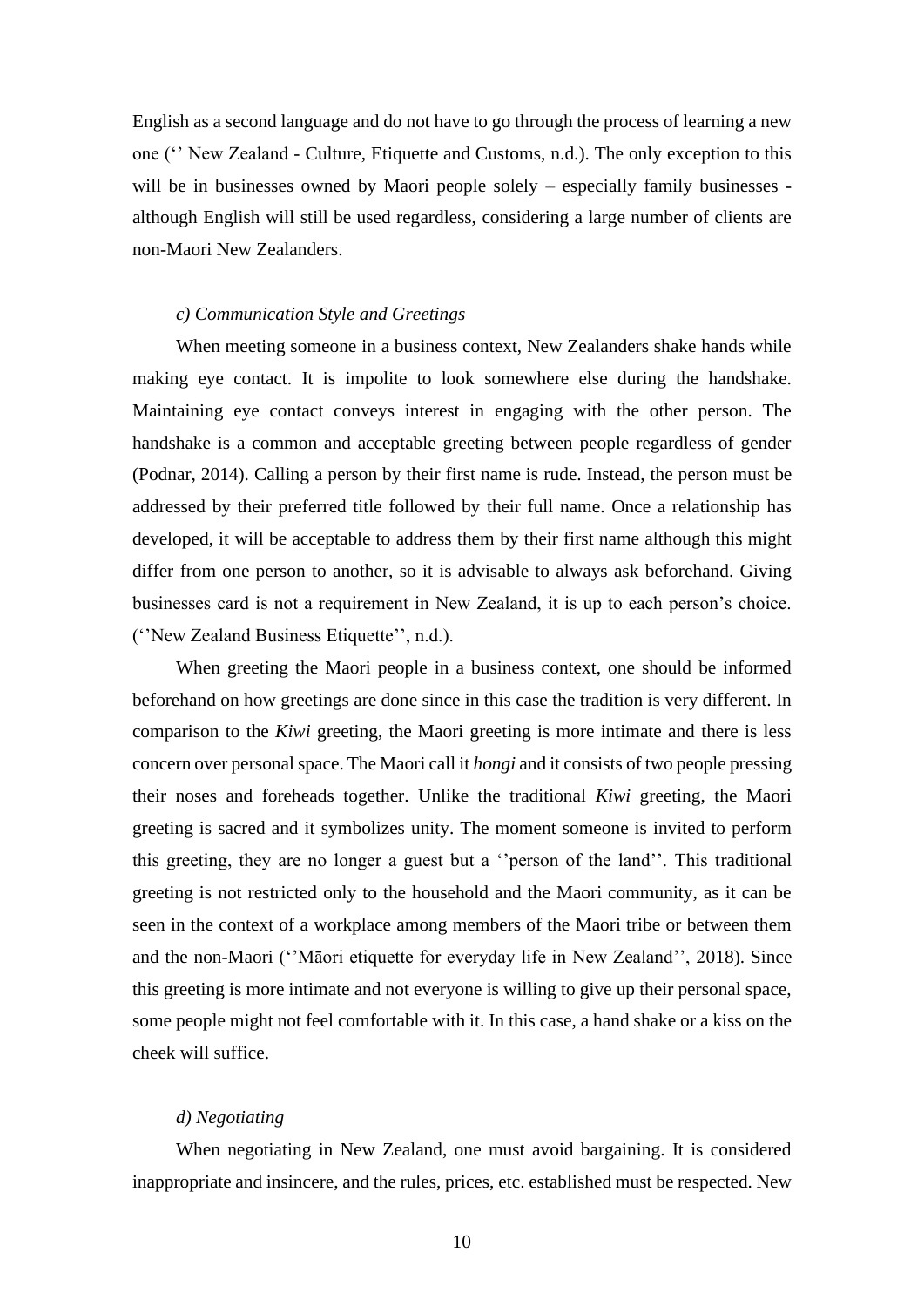Zealanders are interested in people who are direct about their ambitions and base their convictions on facts (New Zealand, n.d.).

#### *e) Dress code*

The attire one chooses to wear in a business context may influence other coworkers' views on that individual. The clothes worn in New Zealand are the same as those worn in other western nations and in the workplace the situation is no different. In a business context, New Zealanders prefer a formal look which includes suits combined with a white shirt and a tie for men. Women are also expected to wear suits, but they are allowed other choices such as a dress, or a skirt combined with a blouse. In what concerns colors, both men and women wear tones that range from neutral to dark – black, grey and navy are the most common – and must avoid bright colors that draw attention. The importance of reputation in New Zealand varies from person to person but many individuals prefer to avoid drastic changes and choose to keep a steady appearance both inside and outside of work that reflects a balance between their personal lives and their jobs, so it is usual for some people to wear casual clothing of the same neutral colors (Page, 2018).

In what concerns accessories, piercings and tattoos, it is up to each employer to decide whether they want to hire or not someone with visible body modifications and the employee must follow the rules although this policy carries a moral issue when it comes to the Maori. Tattoos have a significant cultural value to the Maori who often tattoo their arms and faces, which symbolize social standing and family genealogy (''Ta moko – significance of Māori tattoos'', n.d.) and turning down a potential Maori employee might be considered an act of discrimination because tattoos are thoroughly linked to their ethnicity (''Got a dress code? What if your receptionist gets a neck tattoo?'', 2018).

## *f) Punctuality*

The concept of punctuality in New Zealand is strictly respected. Although New Zealanders are normally easy-going and laid-back, all workers with no exception are always ''expected to arrive at work on time, take appropriate breaks, and keep to deadlines.''. If one wishes to have a meeting, they must schedule it in advance (''Cultural information – New Zealand'', 2018). This mindset applies to most events in New Zealand from working life to friendly social gatherings.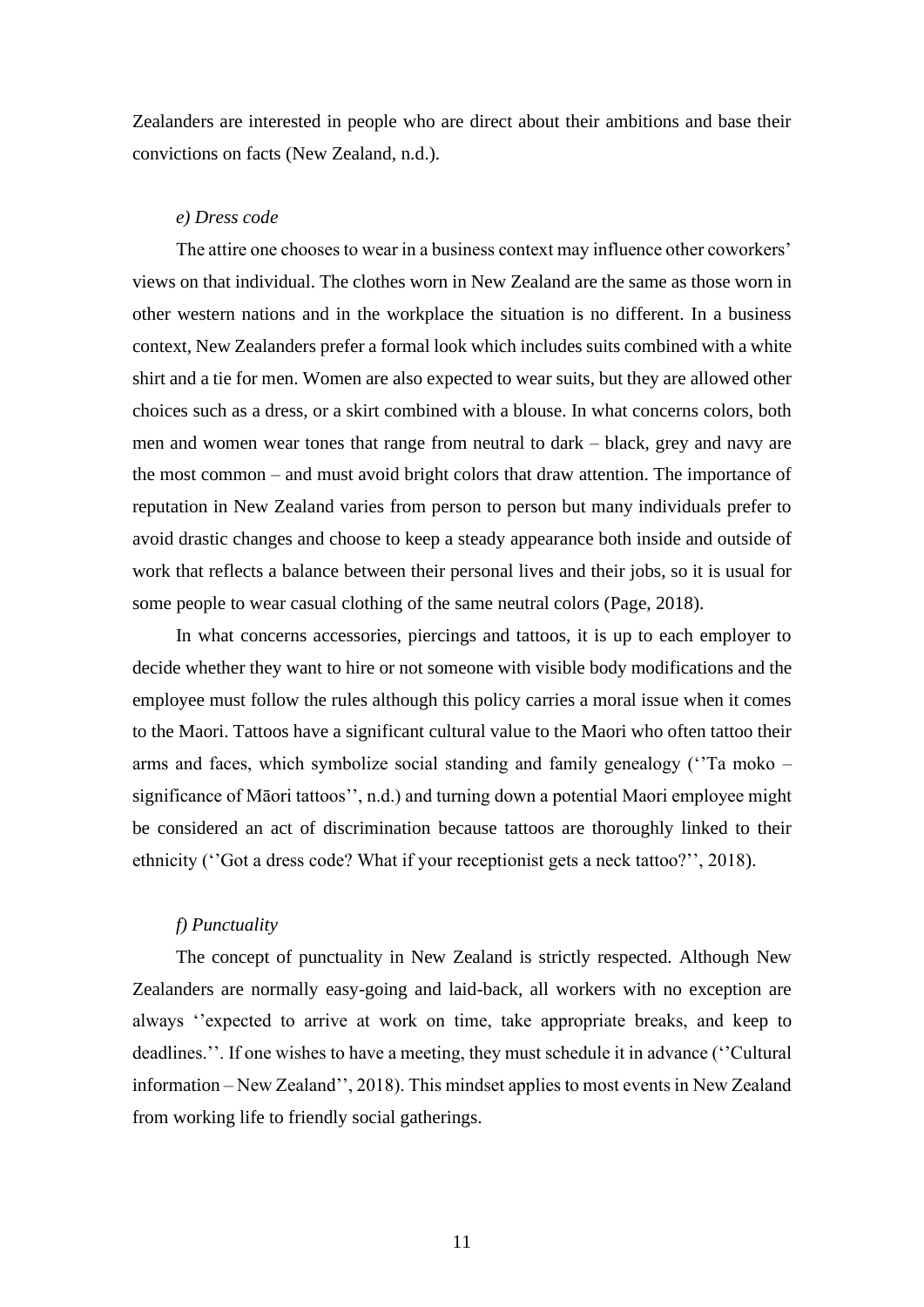#### *g) Small Talk*

Small talk is where people normally resort to when they want to meet someone but not all cultures are open to talk about certain subjects. In a business context, before the beginning of their shift, New Zealanders engage with strangers by talking about the weather and sports. Questions about the other's private life are inappropriate and should therefore be avoided (Girao, 2018).

#### *h) Cultural Awareness*

In New Zealand, showing respect towards both non-Maori New Zealanders and Maori is fundamental and mandatory in that society. Racial discrimination is illegal and socially frowned upon and in a business context prejudice is thoroughly unacceptable and a deal breaker.

#### *i) E-mail etiquette*

When beginning a conversation by e-mail, the tone and writing style must be formal and it is advisable to address the other person by their title similar to the British style ('' New Zealand Country Profile – Business Etiquette'', n.d.).

#### *j) Gift Giving*

New Zealanders do not follow the tradition of offering gifts to other coworkers in a business context. It is only acceptable in friendly context when visiting someone's house (''Culture Crossing'', n.d.).

#### **5. Lost in translation: getting around the workplace**

Although there are three official languages in New Zealand, New Zealand English – or *Kiwi* English, colloquially – is the one used in the workplace. *Kiwi* English is one of the several varieties of English and it contains cultural and linguistic traits of their own that differentiate them from the other varieties. For both non-native and native English speakers this might turn out to be an obstacle when doing business with a New Zealander. Although some *Kiwi* terms do not diverge much from their intended meaning, there are a few useful expressions likely to be used in the workplace that one must be aware of so there will not be any misunderstanding between the parties involved.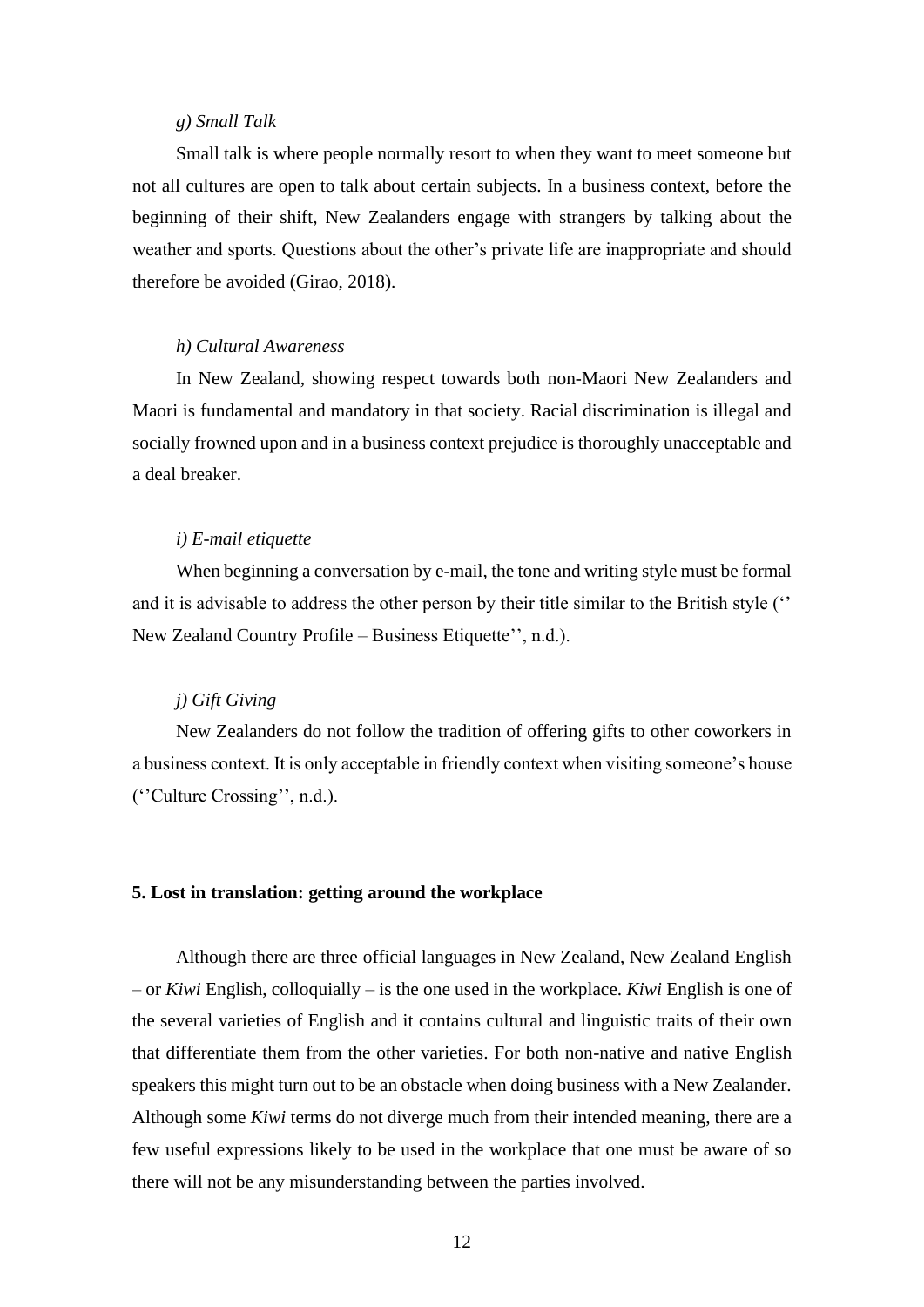In a typical New Zealand workplace, the use of informal language is fairly frequent as well as the use of slang and swear words, although this might also depend on the level of closeness between employees. For a foreigner who is used to follow hierarchical rules strictly and use formal language in their workplace, this might come across as disrespectful. However, from a New Zealander's perspective this is a normal occurrence, so it is important to make sense of what the New Zealanders are trying to say when they resort to typical *Kiwi* and slang words.

Idiomatic expressions are fairly common and might be used in the workplace. Some of these include ''hook your mutton'' which is the *Kiwi* way to say ''clear out'' (also used in Australia). In certain situations, one might hear a New Zealander saying they ''have the wood on'' a decision instead of saying they ''have an advantage'' on it (Crystal, p. 354, 2003).

In addition to idiomatic expressions, slangs are a key feature of *Kiwi* English but in some instances they might get lost in translation considering the context they are normally used. Similar to the Australians, New Zealanders address their friends by ''mate'' in instances such as ''Did you finish your part, mate?''. Occasionally, ''cuzzy'' might be used instead of ''mate''. The difference is minimal but ''cuzzy'' is more affectionate and used to address someone who is considered a special friend. When something goes well, New Zealanders might resort to using ''mean''. This normally confuses foreigners because this word carries a negative connotation but in New Zealand it is used to express feelings of happiness or gratitude, so if an individual says something along the lines of ''Did you get promoted? That's mean!'', they are not trying to be offensive. On the contrary, they are congratulating the person on their achievement (Coates, 2018). There are other ways to congratulate someone other than the last one. ''Good on ya'' is extremely common and a more general statement that can be used in different contexts, including the workplace. As shown previously, *Kiwis* enjoy engaging in small talk before work and often ask how the other person is out of politeness. A common question that might arise is ''How is it going?'', which is simply another way to ask someone how they are feeling and is a direct question despite the third person pronoun. This is not the only case of a pronoun deviation in an expression: when there is a problem going on and *Kiwis* are confident that it will be solved, they will claim ''She'll be right'' or ''She'll come right''. *Kiwis* seem to have a preference towards short terms. Instead of saying ''This machine is expensive'', *Kiwis* will most likely say ''This machine is dear''. At the end of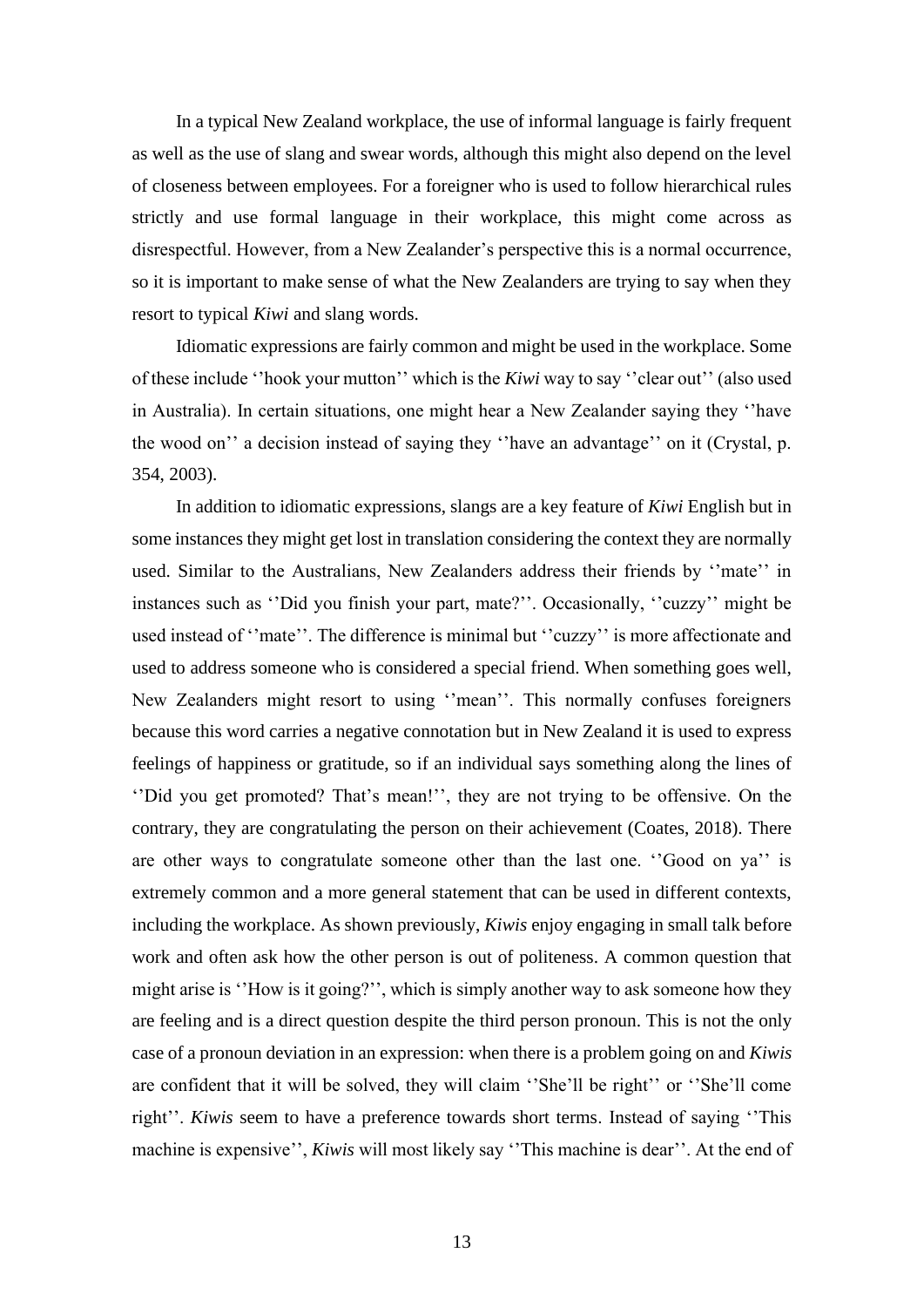their working day, when *Kiwis* are feeling tired they might say they are ''knackered'' (*Kiwi* Slang, n.d.).

One of the traits that make New Zealand English unique on its own lays on this small phenomenon that the speakers do not rely much on the use of extensive terms. It is likely that this is linked to the typical cultural *Kiwi* behavior – straight to the point and laid back – and the tendency to be concise and brief gave rise to these slangs. What's more, this trait manifests through other forms: New Zealanders tend to speak quite fast without making pauses which also gives the effect they are "swallowing" the vowels (Burdes, n.d.) and a foreigner that is used to speak clearly and slower might face some difficulty trying to comprehend an individual that speaks and ''lives'' faster than them. Yet, this does not necessarily represent a serious issue if the people involved find a common ground in the way they speak to each other. Besides, the more fluent a foreigner is in English, the easier it will be for them to interpret what the other is saying.

## **6. Work-life balance and new developments**

The established maximum number of working hours in New Zealand is of 40 hours per week and New Zealanders typically follow a 9-to-5 routine. However, the work-life balance in this country is not actually considered the best from the perspective of the population and a growing number of companies in New Zealand – such as Xero – have tried to shift this situation from the beginning and allowed more flexibility in their employee's schedules. It was revealed by the Census that most people still work between 40 to 49 hours weekly (Cann, 2016) which often leads to employee burnout and psychological problems. Despite these issues, a great percentage of New Zealanders (74%) feel satisfied about their work-life balance (Fellers, 2013).

#### **6.1. Andrew Barnes and the four-day-week policy**

In 2019, during a TED Talk in Auckland, the speaker Andrew Barnes brought up the question ''What if I gave my staff a day off a week in return for them delivering the same amount of productivity over 4 days?'' (Barnes, 2019). Andrew Barnes is a New Zealander businessman and philanthropist who came up with an idea for his company that transformed its overall dynamic. Proposing changes in work policies that have been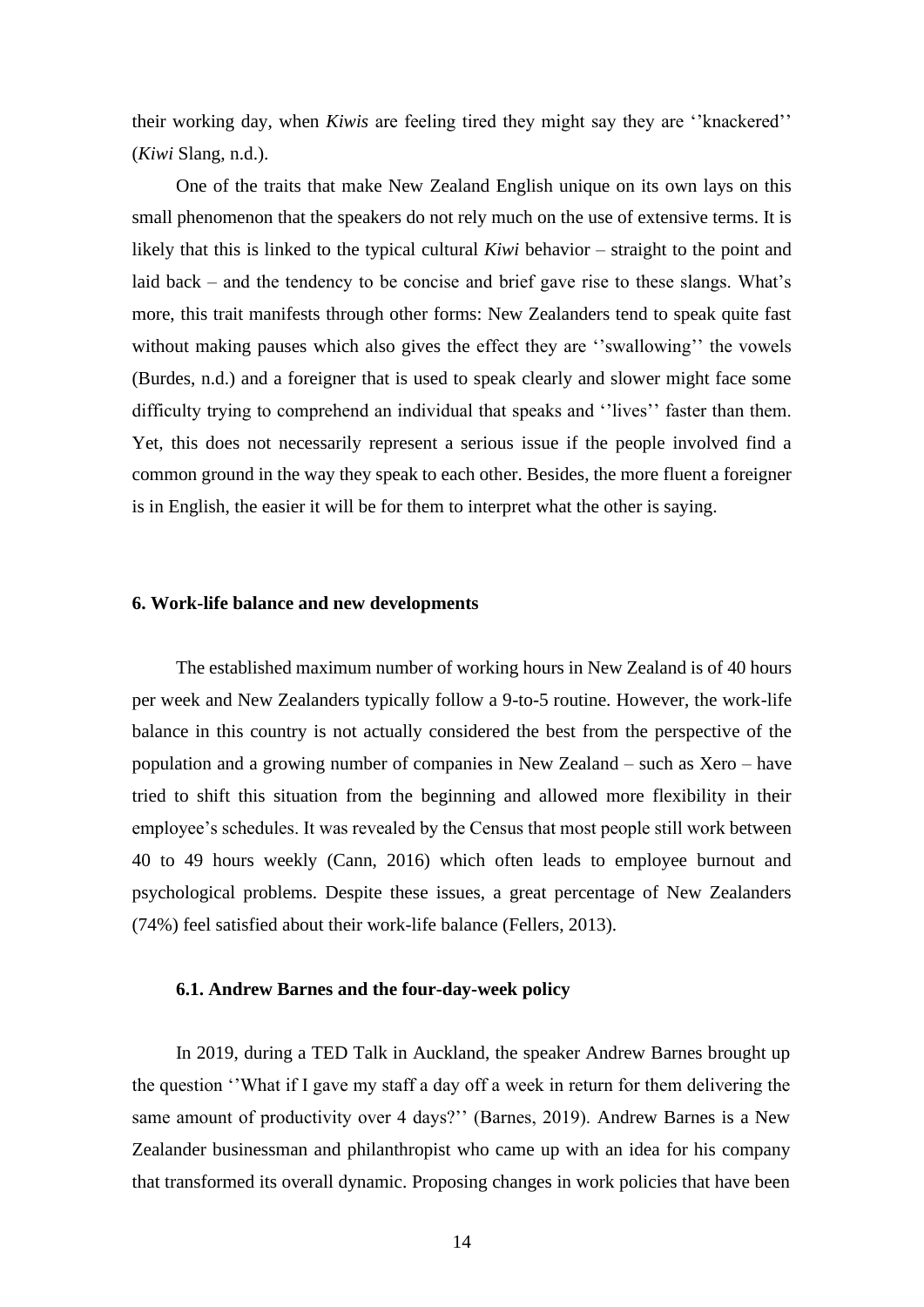the norm for so long is not easy and most of the times a new idea is either dismissed before even being addressed or met with negative criticism. Andrew Barnes himself was aware of that possibility. However, this possible scenario did not deter him from pursuing his wish.

Inspired by an economist article regarding productivity hours in the UK and Canada that he read during a flight, Barnes came up with the idea of introducing a four-day-week policy in the company where he works: the idea was that his employees would work for four days but earn the same amount of money they do when they work five days during the other standard weeks. The company leadership team accepted this proposal and began a trial to evaluate the outcomes which surprisingly turned out to be positive.

In terms of team engagement, productivity and work-life balance there was a slight improvement and the employees' stress levels dropped by 15%, to say nothing of the employees' performance that suggested they worked better as a team. The employees admitted that they could handle better the same amount of workload during that week. This experiment also highlighted the meaning of family life for New Zealanders and how this can improve the well-being of a person: upon this four-day-week trial, it was revealed that the employees spent less time on social media on that day off than before, preferring to spend time with their loved ones. In this sense, the employees at Andrew Barnes' company would now be able to enjoy a more balanced work-life.

Another key point to remember is that this four-day-week policy will be beneficial in the long term for New Zealander women who became mothers recently and normally need time off work to attend to personal and medical matters. With this four-day-week policy established in their company, they do not need to feel as worried about the time they spend outside of work and the cuts in their salary since their productivity in the company will be prioritized instead of the time they spend there. Furthermore, this allows both men and women the opportunity to be at the same level in the workplace as neither of them need to sacrifice working hours and the same leverage to go further in their careers.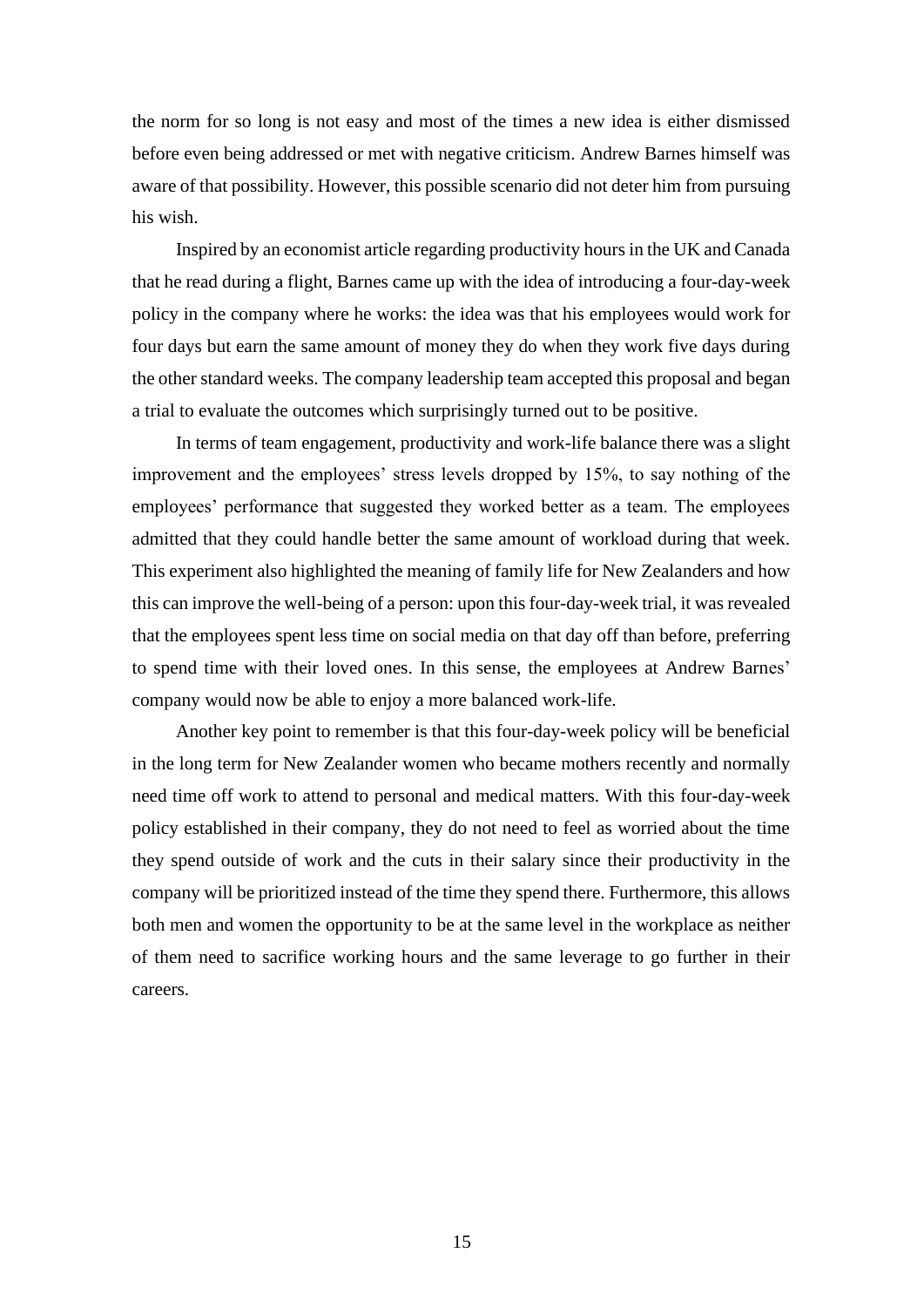#### **Conclusion**

Although people normally do not hold this aspect in high regard, the culture within a business might set the direction that business will take. A corporation that encourages team work and shows interest in each employee's ideas is less likely to fail in the longterm. New Zealand has developed in such a way that is now seen as an example of successful business practice in all levels and how culture can affect a country in the face of an economic recession. In addition, New Zealand is known for redefining the concept of workplace and trying new ideas. Considering the location of the country, the *Kiwis* fair better when they tie their personal journey in New Zealand to their living experiences as they travel abroad.

New Zealand is often regarded as an inclusive nation. However, there is still some work that needs to be done. Regarding educational institutions, taking Bianca Anson's example, New Zealand still does not fully recognize the differences that separate the Maori from the non-Maori New Zealanders. Due to this, every person living in New Zealand is expected to live and work according to one single norm. At first impression it seems insignificant, but this situation can affect a person's future because cultural norms often clash and sacrificing ''moral'' values attached to culture is not something that everyone is willing to do. The term inclusivity involves understanding and being opened to the other but that is not enough. It is also necessary to recognize the differences and normalize them in schools, the workplace and other public areas, and possibly create alternative solutions to those problems so people are not left behind when opportunities arise. Ignoring this issue is disadvantageous when also taking into account the impact that minorities have in the economy of New Zealand.

Getting around the workplace can be a great challenge especially when it comes to following business etiquette and this varies considerably among the Maori and the *Kiwis*. It is possible that this explains why there are so many businesses owned by Maori people only even in urban areas: it can be a matter of abiding by Maori business practices in a single place without creating conflict with another group all the while living in a place that feels familiar. This is another issue concerning inclusivity and how both groups perceive the other, but this can be easily fixed if the people involved are willing to dialogue. When it comes to business etiquette, discussions around what concerns and what is acceptable should be encouraged as this is a faster way to learn about someone else's culture. There is no reason as to why businesses in New Zealand should not attempt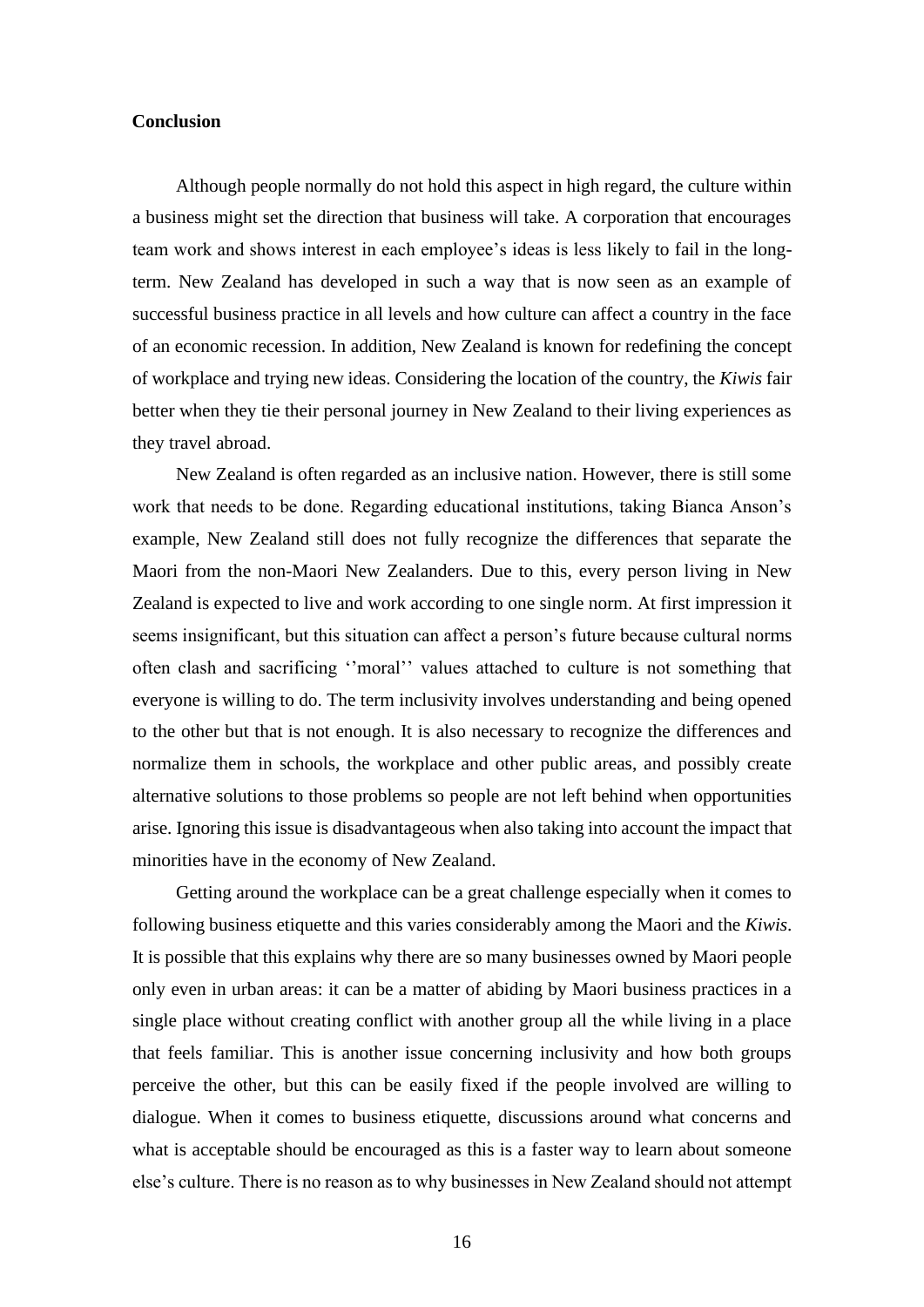to bring the Maori and the *Kiwis* together and see how their dynamics work. From that moment on, businesses in New Zealand can only improve, if they were not already.

The power of culture and behavior in the workplace is immeasurable. New Zealand's culture which is described as laid-back still faces some obstacles although the work-life balance is one of the best in the world. *Kiwis* enjoy experimenting if they believe something will bring benefits and a solution to a problem. The four-day-week experiment was one of those cases. It brought a new idea to the table. The problem that originated this experiment was that the time employees spent in the company was too long in comparison to their productivity hours and it turns out that in that company people were more productive if they were given more free time afterwards. Curiously, the implementation of this experiment reflects quite well the social behavior in New Zealand and there is no doubt that this idea would one day have its origin or at least be implemented in New Zealand.

In spite of the problems that are still prevalent in New Zealand, the fact remains that the progressive vibe of its business culture allows the *Kiwis* and working immigrants to adapt quickly to new changes. Due to this, doing business in New Zealand is not as complicated is it might seem because so far this country has revealed to be welcoming, open with its priorities set on what the future brings and resistant to economic crisis.

#### **References**

- Bray, R. (2016). What the world can learn from the New Zealand business environment. Retrieved from [https://www.linkedin.com/pulse/what-world-can-learn-from-new](https://www.linkedin.com/pulse/what-world-can-learn-from-new-zealand-business-environment-bray)[zealand-business-environment-bray](https://www.linkedin.com/pulse/what-world-can-learn-from-new-zealand-business-environment-bray)
- Burdes, L. (September 21). Migrants: Understanding the *Kiwi* workplace. *The Migrant Times*. Retrieved from https://themigranttimes.org.nz/stories/2016/9/22/migrantsunderstanding-the-*kiwi*-workplace
- Cann, G. (2016, December 27). Working 9-5, it's no way to make a living as *Kiwis* look for better work-life balance. *Stuff*. Retrieved from [https://www.stuff.co.nz/life](https://www.stuff.co.nz/life-style/life/87725196/working-95-its-no-way-to-make-a-living-as-kiwis-look-for-better-worklife-balance)[style/life/87725196/working-95-its-no-way-to-make-a-living-as-](https://www.stuff.co.nz/life-style/life/87725196/working-95-its-no-way-to-make-a-living-as-kiwis-look-for-better-worklife-balance)*kiwis*-look-for[better-worklife-balance](https://www.stuff.co.nz/life-style/life/87725196/working-95-its-no-way-to-make-a-living-as-kiwis-look-for-better-worklife-balance)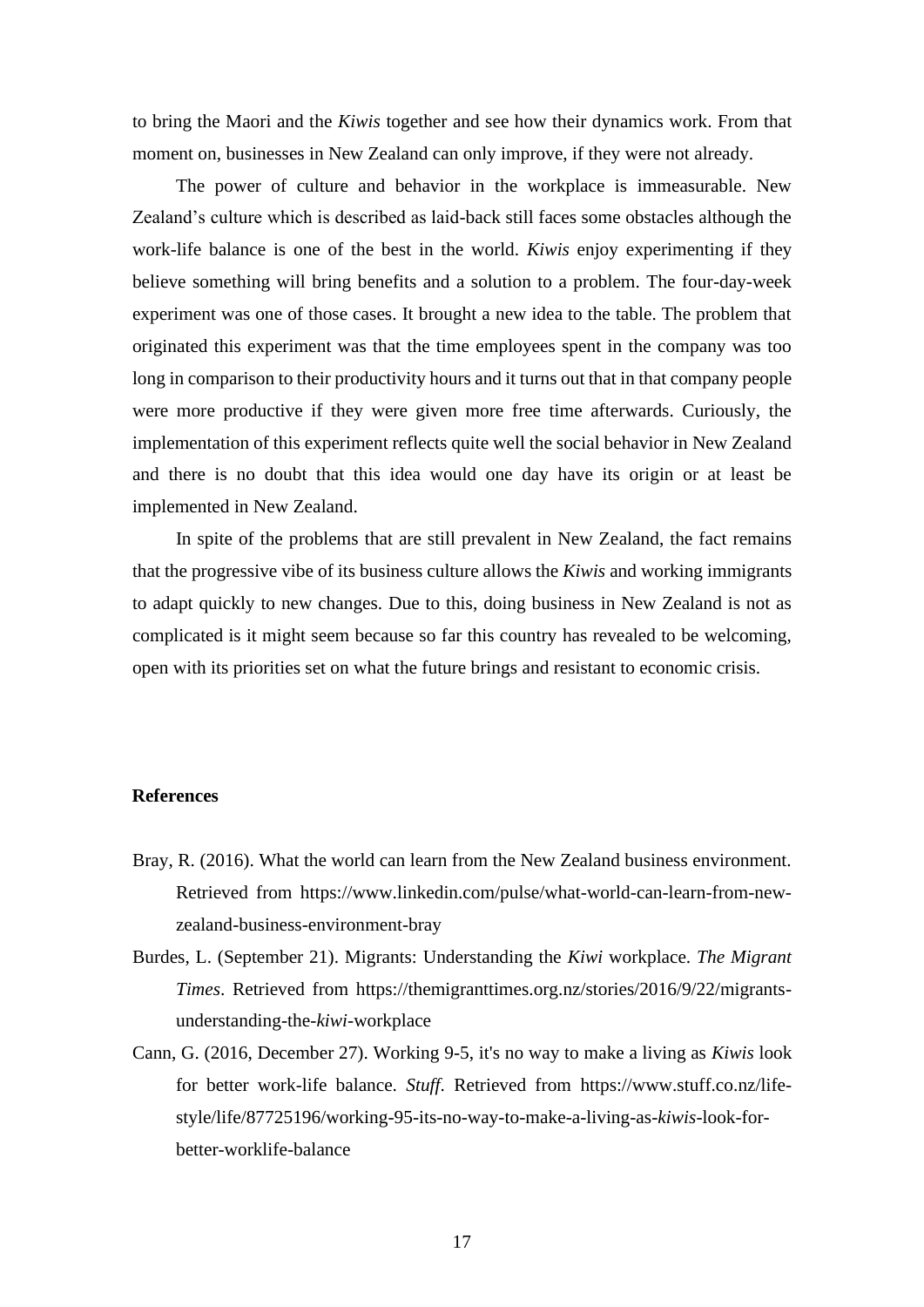- Coates, J. (2018, June 15). 15 *Kiwi* Slang Words to Help You Speak Like a Local in New Zealand. Retrieved from https://theculturetrip.com/pacific/newzealand/articles/15-slang-words-to-use-in-new-zealand/
- Crystal, D. (2003). *The Cambridge Encyclopedia of the English Language.* (2nd edition). Cambridge University Press, ISBN 0-521-530334
- Cultural information New Zealand. (2018, September 19). Retrieved from https://www.international.gc.ca/cil-cai/country\_insights-apercus\_pays/ciic\_nz.aspx?lang=eng
- Culture Crossing. (n.d.). Retrieved from https://guide.culturecrossing.net/basics\_business\_student\_details.php?Id=2 3&CID=148%208
- Fellers, K. (n.d.). Working in New Zealand: The Work Life Balance [Blog Post]. Retrieved from https://www.expatsblog.com/contests/468/working-in-newzealand-the-work-life-balance
- Girao, (2018, June 25). Help for migrants to master small talk to be comfortable in the workplace. *Stuff*. Retrieved from [https://www.stuff.co.nz/national/education/104963778/help-for-migrants-to](https://www.stuff.co.nz/national/education/104963778/help-for-migrants-to-master-small-talk-to-be-comfortable-in-the-workplace)[master-small-talk-to-be-comfortable-in-the-workplace](https://www.stuff.co.nz/national/education/104963778/help-for-migrants-to-master-small-talk-to-be-comfortable-in-the-workplace)
- Got a dress code? What if your receptionist gets a neck tattoo?. (2018, March 20). Retrieved from https://www.taitlegal.com.au/got-dress-code-receptionist-getsneck-tattoo/
- How to do Business with New Zealand's Māori Culture. (2018, February 22). Retrieved from [https://www.veem.com/library/how-to-do-business-with-new-zealands](https://www.veem.com/library/how-to-do-business-with-new-zealands-maori-culture/)[maori-culture/](https://www.veem.com/library/how-to-do-business-with-new-zealands-maori-culture/)
- *Kiwi* Slang. (n.d.). Retrieved from https://www.absolutebus.co.nz/*kiwi*-slang
- Maori etiquette for everyday life in New Zealand. (2018, November 13). Retrieved from https://tribeupp.com/blog/2018/11/13/maori-etiquette-for-everyday-life-in-newzealand
- Mika, J. P. (2018, February 26). Strong sense of cultural identity drives boom in Māori business. *The Conversation*. Retrieved from https://theconversation.com/strongsense-of-cultural-identity-drives-boom-in-maori-business-87500
- New Zealand Business and Workplace Culture. (n.d.). Retrieved from http://www.expatfocus.com/expatriate-new-zealand-business-culture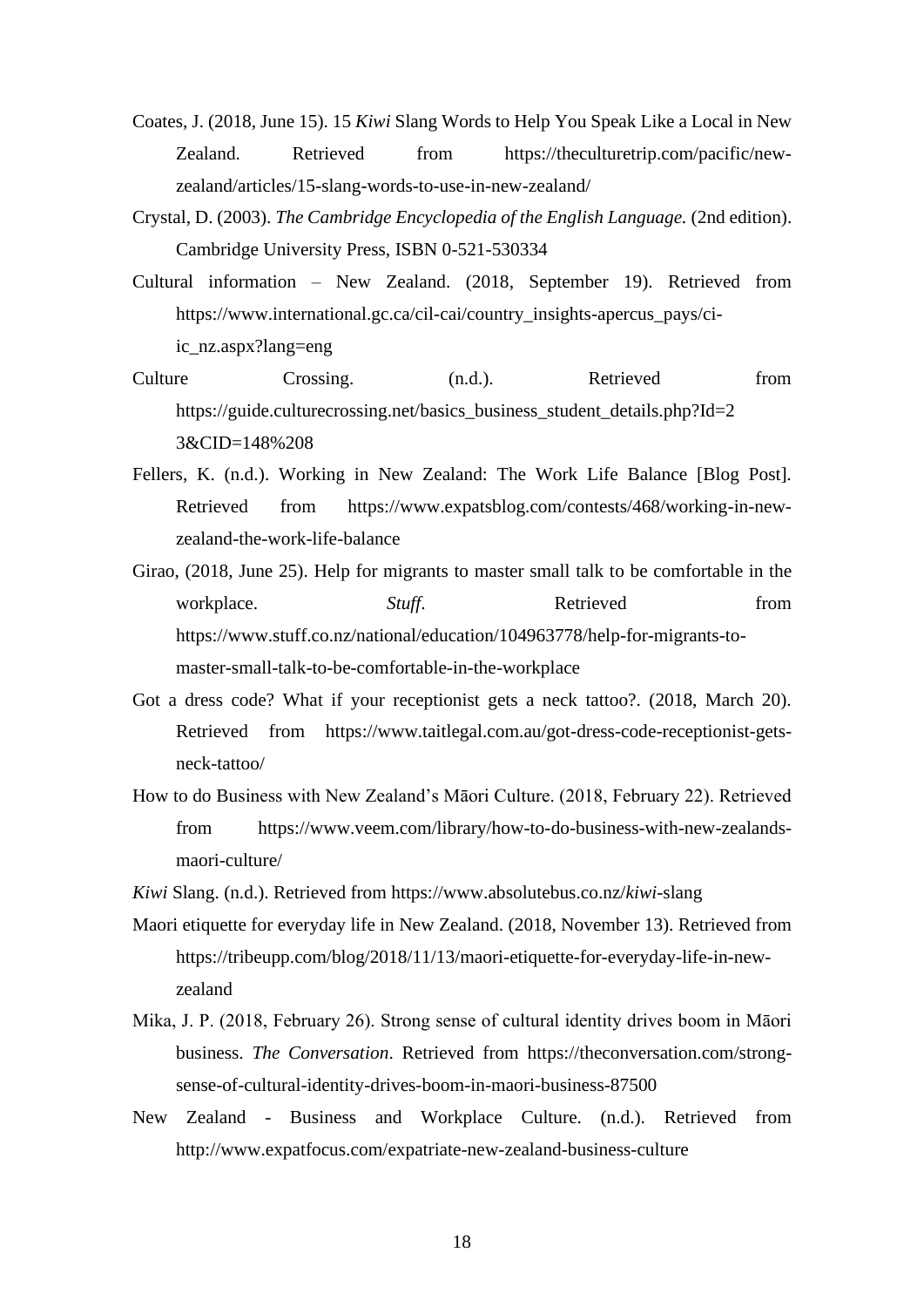- New Zealand business etiquette. (n.d.). Retrieved from https://www.justlanded.com/english/New-Zealand/New-Zealand-Guide/Business/New-Zealand-business-etiquette
- New Zealand Business Etiquette & Culture. (n.d.). Retrieved from https://www.cyborlink.com/besite/new\_zealand.htm
- New Zealand Corruption Report. (2016, February). *Business Anti-Corruption Portal*. Retrieved from https://www.business-anti-corruption.com/country-profiles/newzealand/
- New Zealand Country Profile Business Etiquette. (n.d.). Retrieved from https://www.jobs.ac.uk/careers-advice/country-profiles/1443/new-zealandcountry-profile-business-etiquette
- New Zealand Culture, Etiquette and Customs. (n.d.). Retrieved from <https://www.commisceo-global.com/resources/country-guides/new-zealand-guide>
- Page, M. (2018, June 18). Your guide to the different types of business attire. Retrieved from https://www.michaelpage.co.nz/advice/career-advice/starting-out/yourguide-different-types-business-attire
- Podnar, P. (2014, November 21). How to Master Business Etiquette in New Zealand. Career Addict. Retrieved from https://www.careeraddict.com/master-businessetiquette-in-new-zealand
- Potiki Adventures. (n.d.). Retrieved from<http://www.potikiadventures.co.nz/about/>
- Southwick, P. (2017, October 26). Is it cheaper to do business in New Zealand? *Acuity.* Retrieved from https://www.acuitymag.com/business/is-it-cheaper-to-do-businessin-new-zealand
- Stability & security. (n.d.). Retrieved from https://www.newzealandnow.govt.nz/investing-in-nz/stability-security
- Ta moko significance of Māori tattoos. (n.d.). Retrieved from [https://media.newzealand.com/en/story-ideas/ta-moko-significance-of-maori](https://media.newzealand.com/en/story-ideas/ta-moko-significance-of-maori-tattoos/)[tattoos/](https://media.newzealand.com/en/story-ideas/ta-moko-significance-of-maori-tattoos/)
- Te Puni Kōkiri. (2006). Hei Whakamārama i ngā Āhuatanga o te Tūrua Pō Investigating Key Māori Business Characteristics for Future Measures: Thinking Paper. Retrieved from https://www.tpk.govt.nz/en/a-matou-mohiotanga/business-andeconomics/investigating-key-maori-business-characteristics
- [TEDx Talks]. (2019, January 28). *The Four-Day Week | Andrew Barnes | TEDxAuckland* [Video File]. Retrieved from https://www.youtube.com/watch?v=xjgqCgoxElw